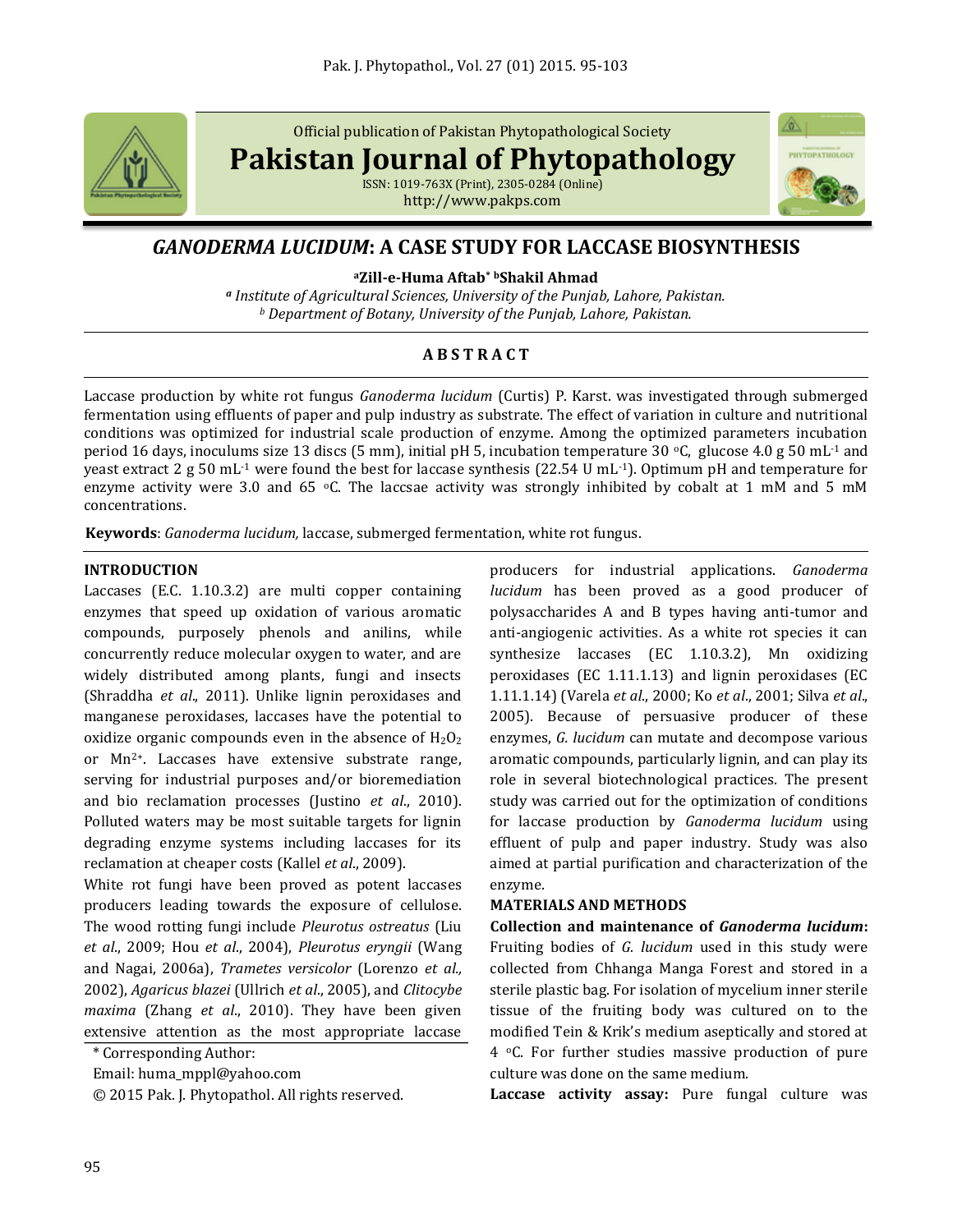qualitatively analyzed for laccase production, using ABTS [2, 2' azino-di-(3 ehtyl benzo thiazolinesulphonate)] as an oxidizing agent added in malt extract agar (MEA) medium. Laccases oxidized ABTS to pale brown complex giving a visual confirmation (Ding *et al.,*  2012).

**Collection of effluents:** The effluents of paper and pulp industry required in this experiment were obtained from Century Pulp and Paper, Jambar Khurd, Bhaipheru, Multan road, District Kasur. This effluents were collected in plastic bottles, brought to the laboratory and filtered by using muslin cloth and stored in refrigerator at 4  $\mathrm{C}$ till further required.

**Quantitative analysis for laccase production:** Fifty mililitres of sterilised industrial effluent medium was poured into 250 mL conical flask and inoculated with 5 fungal discs of 5 mm diameter each. The flasks were incubated on rotary shaker at 180 rpm and 28  $\pm$  2 °C for 7 days. After every 24 h, 2 mL fermented broth was sampled and centrifuged at 5000 rpm for 25 minutes. Supernatant containing crude enzyme was used for estimation of laccase activity.

The assay mixture contained 0.5 mM ABTS, 2.8 mL of 0.1 M sodium acetate buffer (pH 4.5) and 100 μL of culture supernatant and incubated at room temperature for 5 minutes. Absorbance was recorded at 420 nm in spectrophotometer against a suitable blank (Ding *et al*., 2012).

**Optimization of different growth and nutrient parameters:** In this experiment, the effect of inoculum size,, temperature, pH, carbon and nitrogen sources was studied for laccase production.. Different inoculum sizes were tested ranging from 3–9 mycelial discs of 5 mm diameter 50 mL-1 of medium. The effect of temperature on laccase production was determined by inoculating the 5 mycelial discs of *G. lucidum* culture in the flasks containing 50 mL of medium, incubated at different temperatures i.e. (10, 15, 20, 25, …, 50 °C) for 16 days on shakers at 180 rpm. The effect of pH on laccase production was carried out by incubating the culture flasks containing 50 mL of the sterilised industrial effluent inoculated with 5 mycelial discs of *G. lucidum* at different pH ranging from 4 - 8. These flasks were incubated at 35 °C for 16 days on electrical shaker at 180 rpm. The role of incubation period was investigated for optimum enzyme production by incubating the whole set up at 180 rpm for 8 to 26 days. Three different synthetic carbon sources i.e., glucose, maltose, cellulose

(ranging from  $1.5-5\%$  (w/v) were added in the fermentation medium to be optimized for enhanced biosynthesis of laccase enzyme. The role of 4 different nitrogen sources i.e., peptone, yeast extract, ammonium chloride and urea (ranging from  $0.5-3\%$  (w/v) was investigated for best enzyme biosynthesis. Each experiment was performed in triplicate.

**Purification of laccase:** The crude laccase was purified from culture broth containing effluent of paper and pulp industry and lignocellulosic substrate using two  $(NH4)_2SO_4$  precipitation steps. Forty percent saturated solution of  $(NH4)_{2}SO_{4}$  was used to remove hybrid proteins from the fermentation broth, and then 70% saturated  $((NH4)_2)$ SO<sub>4</sub> was used to precipitate laccase from the supernatant obtained in the first step. The protein precipitate was dissolved in 50 mM (pH 3) sodium acetate buffer, dialyzed in same solution to remove  $(NH4)_{2}SO_{4}$  and the desalted enzyme solution was applied to DEAE FF 10/16 column pre equilibrated with pH 7.0 sodium phosphate buffer solution (Buffer A). The column was washed with buffer A and the absorbed protein were eluted using a linear gradient of 0.0 - 1.0 mol L-1 NaCl in buffer A over 40 min at flow rate of 5 mL min -1. The active fractions were pooled and dialyzed against buffer A, concentrated to 2 mL by lyophilization and passed though a  $2.5 \times 100$  cm Sephadex S-100 column equilibrated with buffer A. The column was washed at the rate of 1 mL min<sup>-1</sup> with buffer A and the active fractions were pooled. Finally the active fractions were concentrated by lyophilization, and the purified laccase was used in the subsequent experimentation (Xiao *et al*., 2003).

**Effect of pH and temperature on laccase activity:** To investigate the effect of optimal pH, laccase activity was measured with a pH ranging from 1.0-11.0 using ABTS as substrate. The pH ascent was prepared using sodium acetate buffer (2.0-7.0) and HCL-KCL buffer (1.0). The effect of temperature on laccase activity was analyzed over a temperature ranging from 20 to 80 $\degree$ C, by incubating the essay mixture at various temperatures for 10 minutes before the addition of enzyme and determination of laccase activity using ABTS as substrate.

**Effect of inhibitors on laccase activity:** Solutions of 1 mM and 5 mM concentrations of different inhibitors (calcium nitrate, barium chloride, cobalt chloride, strontium chloride, bismuth nitrate, lead chromate, sodium chloride and silver nitrate) were prepared to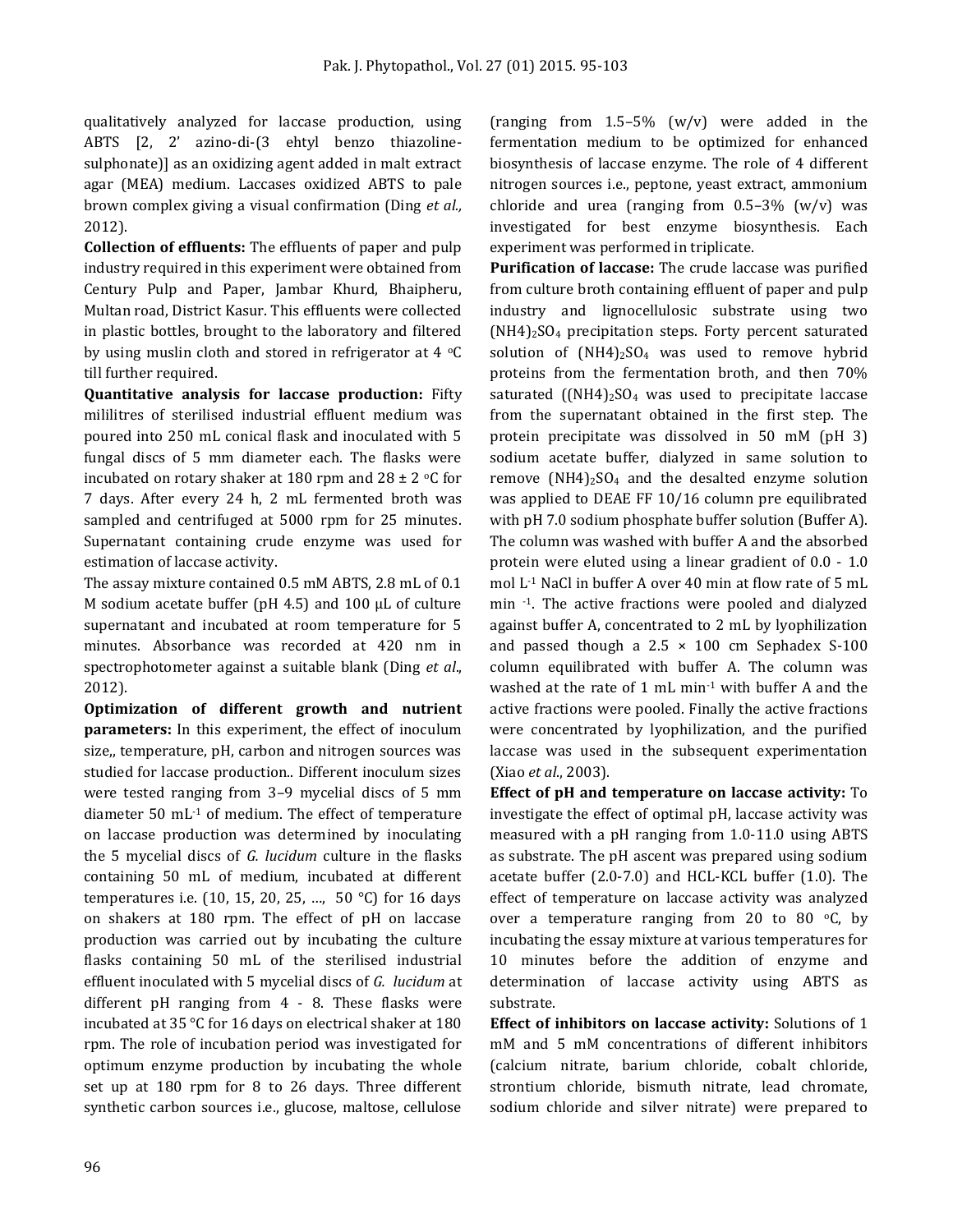investigate their effect on laccase activity. Enzyme solutions along with these inhibitors were incubated at 25 °C for 1 h. Laccase activity was measured afterwards.

#### **RESULTS and DISCUSSION**

The major component of wastes released form paper and pulp industry is ligninocellulose, which is composed of cellulose, hemicellulose and lignin (Sanchez, 2009). Lignin acts as a barrier to guard celluloses and hemicelluloses from enzymatic actions. Under natural conditions white rot fungi decompose the lignin fences to gain energy form cellulose, secreting lignin degrading enzymes including laccases. Abundance of nutrients has been reported in agro industrial effluents which can be used for maintenance of microbial growth during enzyme fermentation processes. Effluent of paper and pulp industry has been found rich in phenolic compounds (syringic acid, coumaric acid and ferulic acid) which stimulate the laccase synthesis in white rot fungi (Revankar and Lele, 2006). Different agriculture wastes (fruit peels, wheat bran, rice bran) acting as lignocellulosic substrates have been used by workers to stimulate the synthesis of laccase enzyme (Roalses *et al*., 2007; Sathishkumar *et al*., 2010; Ding *et al*., 2012). In this study effluent of paper and pulp industry act in the same providing lignocellulosic substrate for laccase synthesis.

**Effect of incubation period on** *G. lucidum* **for laccase fermentation:** Figure 1 shows the effect of six incubation periods and 16 days was found to be most effective resulting in highest production of laccase  $(19.78\pm0.142 \text{ U mL}^{-1})$ . After this incubation period there was a gradual decrease in the level of enzyme produced. It has been reported that incubation period and incubation temperature play important role in the synthesis and activity of laccase enzyme because it reaches to its highest value in gradual manner and then falls down. The production shows a drop after reaching its maximum might be due to reduction of micro and macro- nutrients in the fermentation broth with a time interval, hence giving a stress to fungal physiology, inactivating the machinery of enzyme synthesis (Simoes *et al*., 2009; Elshafie *et al*., 2012). Zeng *et al*. (2006) described that production of enzymes by most white rot fungi has been investigated as secondary metabolic event. Forteina *et al*. (1996) reported that *Botrytis cinere*  produced noticeable amount of laccase in a short period of 5-7 days but some fungi may take longer periods of 12- 30 days for remarkable production.



Figure 1. Effect of incubation period on *G. lucidum* for laccase production.

**Effect of inoculum size on** *G. lucidum* **for laccase fermentation:** The effect of seven different inoculum sizes is shown in Figure 2. The highest (19.78±0.292 U mL-1) amount of enzyme was produced by 13 disks per 50 mL of medium. Further increase in inoculums size showed a decrease in the level of enzyme formation. Consequently the size of inoculum was maintained at 13 discs for the further experiment. Elshafei *et al*. (2012) used 2-7 agar plugs of *Penicillium martensii* 14 mm diameter for inoculation of laccase production medium for laccase synthesis and then optimized inoculums size at 5 discs.

**Effect of initial pH on** *G. lucidum* **for laccase fermentation:** Figure 3 shows the effect of 5 different pHs on laccase production. pH 5.5 has been selected best for laccase synthesis  $(19.90\pm0.123 \text{ U} \text{ mL}^{-1})$ . Above and below of the optimized pH the level of the enzyme produced was noticeably low. Initial pH is another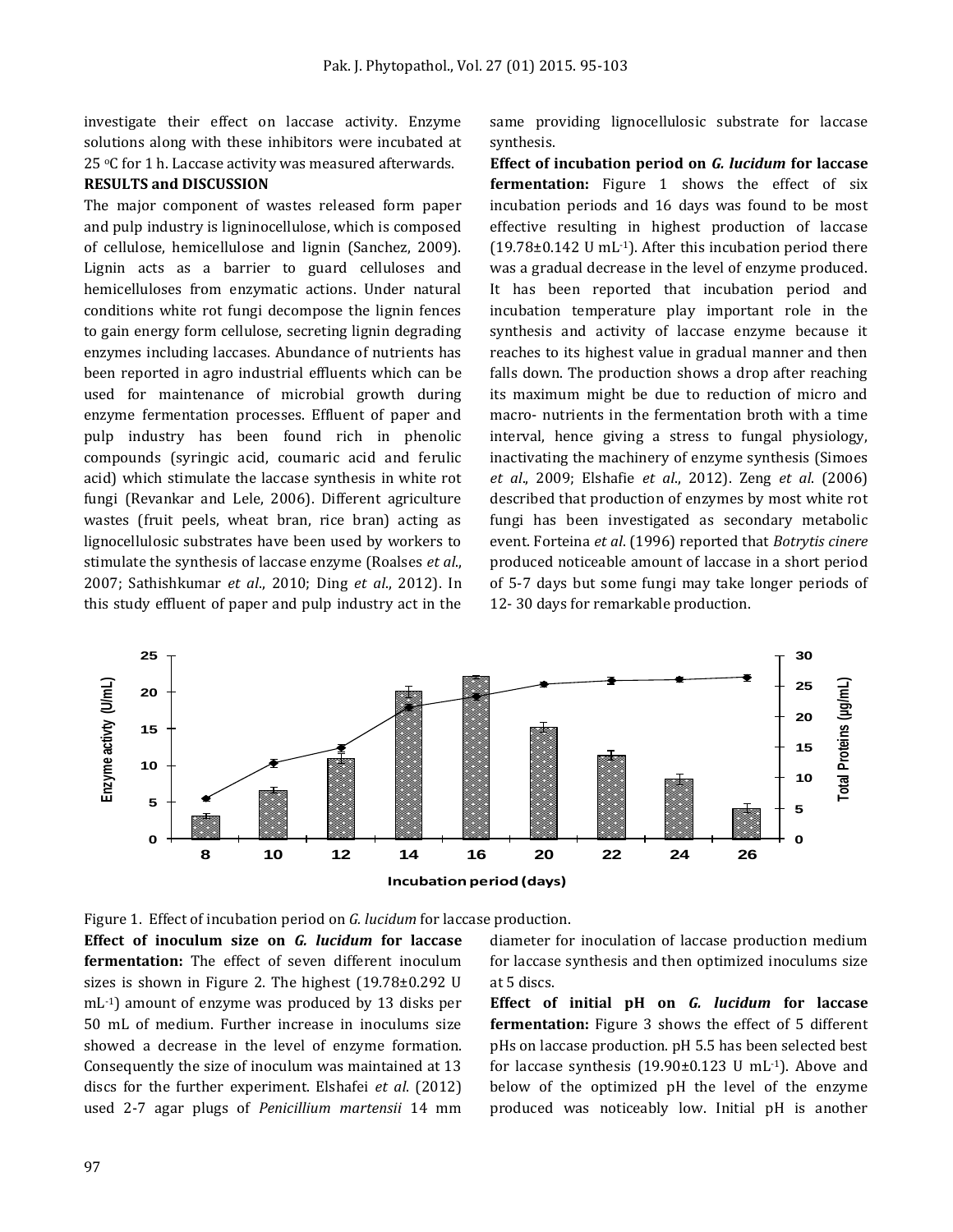important parameter that affects the enzyme synthesis, Hossain and Anantharaman (2006) reported that pH value of 4.5 was optimum for maximum ligninolytic activity by *Trametes versicolor*. Most of the fungi prefer slightly acidic pH for their growth and enzyme synthesis. The intact enzyme may contain both positively and negatively charged groups at any given pH. Such

ionizable groups are often apparently part of the active site. Variations in the pH of the medium result in change in the ionic forms of the active sites and changes in the activity of the enzymes, and hence the reaction rate (Haltrich *et al*.*,* 1996). Changes in pH may alter the three dimensional shape of the enzyme. For these reasons, enzymes are very active over a certain pH range.



Figure 2. Effect of inoculum size on G. lucidum for laccase production.



Figure 3. Effect of initial pH on *G. lucidum* for laccase production.

**Effect of incubation temperature on** *G. lucidum* **for laccase fermentation:** The effect of temperature on laccase production by *G. lucidum* incubated at various temperatures ranging from 15  $\,^{\circ}$ C to 45  $\,^{\circ}$ C is executed in figure 4. Highest units of enzyme (19.99±0.164 U mL-1) were produced at 35  $\degree$ C with a gradual decrease till 45 <sup>o</sup>C. Total protein content also showed same pattern of increase and then decrease. The results are in accordance with Elshafi *et al*. (2012), who demonstrated that optimum temperature for laccase synthesis by *penicillium martensii* NCR 345 was 30 °C with 7.21 U mg

<sup>1</sup> with a considerable low level of enzyme above. Zadrazil *et al*. (1999), reported that, temperatures higher than 30 <sup>o</sup>C caused reduction in ligninolytic enzymes activity whereas the temperature of 40 $\degree$ C was found to be optimum for maximum laccase enzyme production by Hossain and Anantharaman (2006).

**Effect of Carbon source on** *G. lucidum* **for laccase fermentation:** Figure 5 shows the effect of eight different concentrations  $(1.5\n-5.0 \text{ g } 50 \text{ mL}^{-1})$  of glucose, maltose and cellulose on laccase production. Among all the tested concentrations 4.0 g  $50 \text{ mL}^{-1}$  of glucose was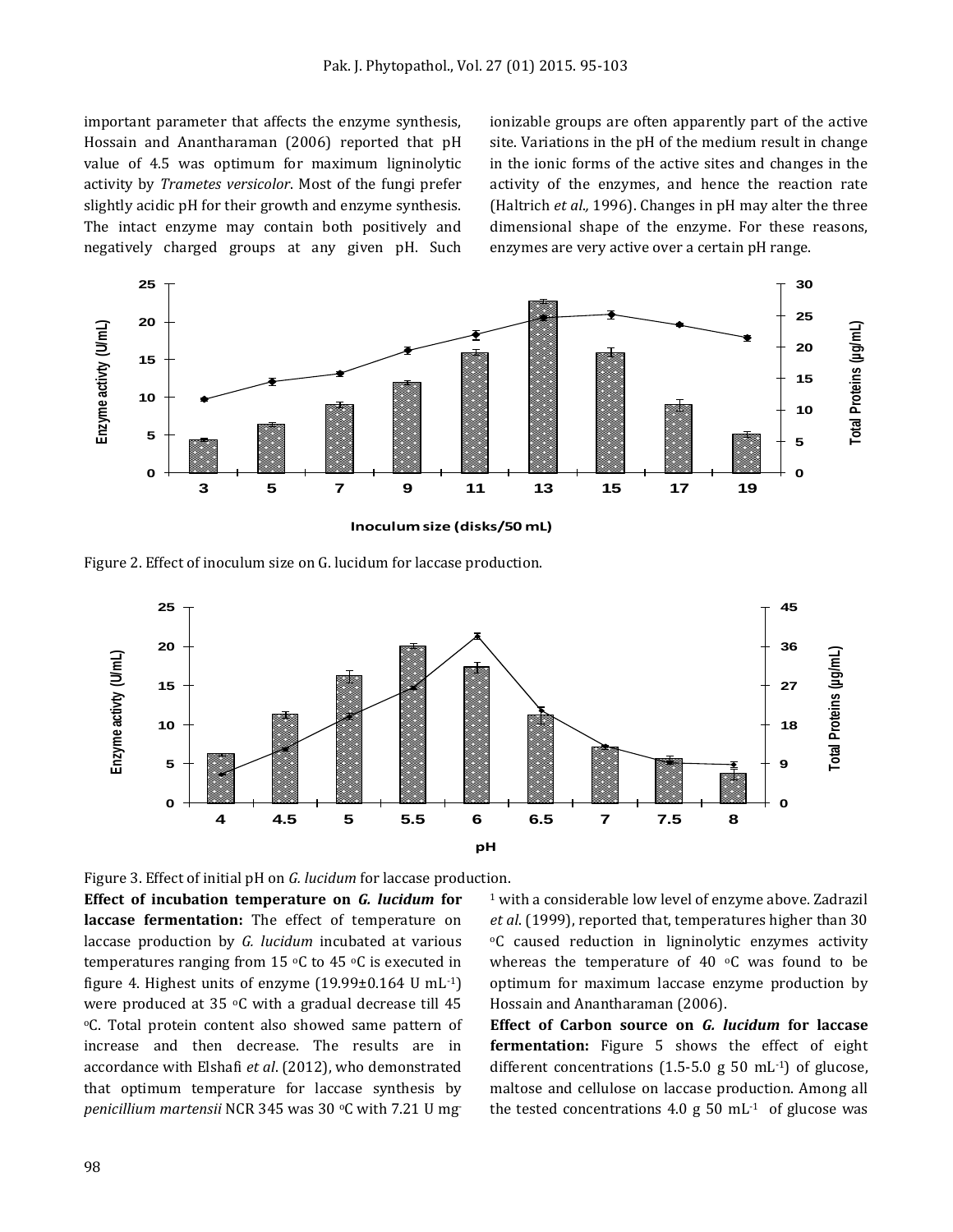found best for laccase production whereas maltose and cellulose gave best results at 3.5 g  $50 \text{ mL}$ <sup>1</sup>. The other tested amounts gave diverse responses at different concentrations. It has been reported that carbon source is amongst the important factors in laccase production, and that the addition of suitable amount of sugar to the fermentation media influence laccase synthesis (Teerapatsakul *et al*., 2007). The production for enzyme is linked with the type and concentration of carbon

source in the fermentation medium Gawande and Kamat (2000). At high concentrations sugars may fulfill the nutrient requirement of *G. lucidum* for biomass growth, without the obligation to secret laccase to decompose lignin so as to obtain energy from cellulose. Eggert *et el*. (1996) reported that increase in concentrations of glucose can trigger the synthesis of extracellular polysaccharides which can obstruct the extraction of laccase from the culture broth.



Figure 4. Effect of incubation temperature on *G. lucidum* for laccase production.



Figure 5. Effect of carbon source on *G. lucidum* for laccase production.

**Effect of Nitrogen source on** *G. lucidum* **for laccase fermentation:** The effect of different nitrogen sources (peptone, yeast extract, ammonium chloride and urea (ranging from  $0.5-3\%$  w/v) has been shown in Figure 6. Yeast extract, peptone and ammonium sulphate at 2 g 50 mL-1 concentration were found to be most productive for laccase enzyme (22.54 U mL-1). Urea gave highest enzyme (19.48 U mL<sup>-1</sup>) at concentration of 1.5 g 50 mL<sup>-1</sup>.

The type and concentration of nitrogen required for laccase synthesis has been found to be variable for different white rot fungi. *Pycnoporus cinnabarinus*, *Botryosphaeria sp*., gave optimal laccase under limited nitrogen supply (Eggert *et al*., 1996; Vasconcelos *et al*., 2000), whereas *Physisporinus rivulosus* yielded high levels of laccase under nitrogen rich culture conditions (Hilden *et al*., 2007). Ding *et al*. (2012) reported that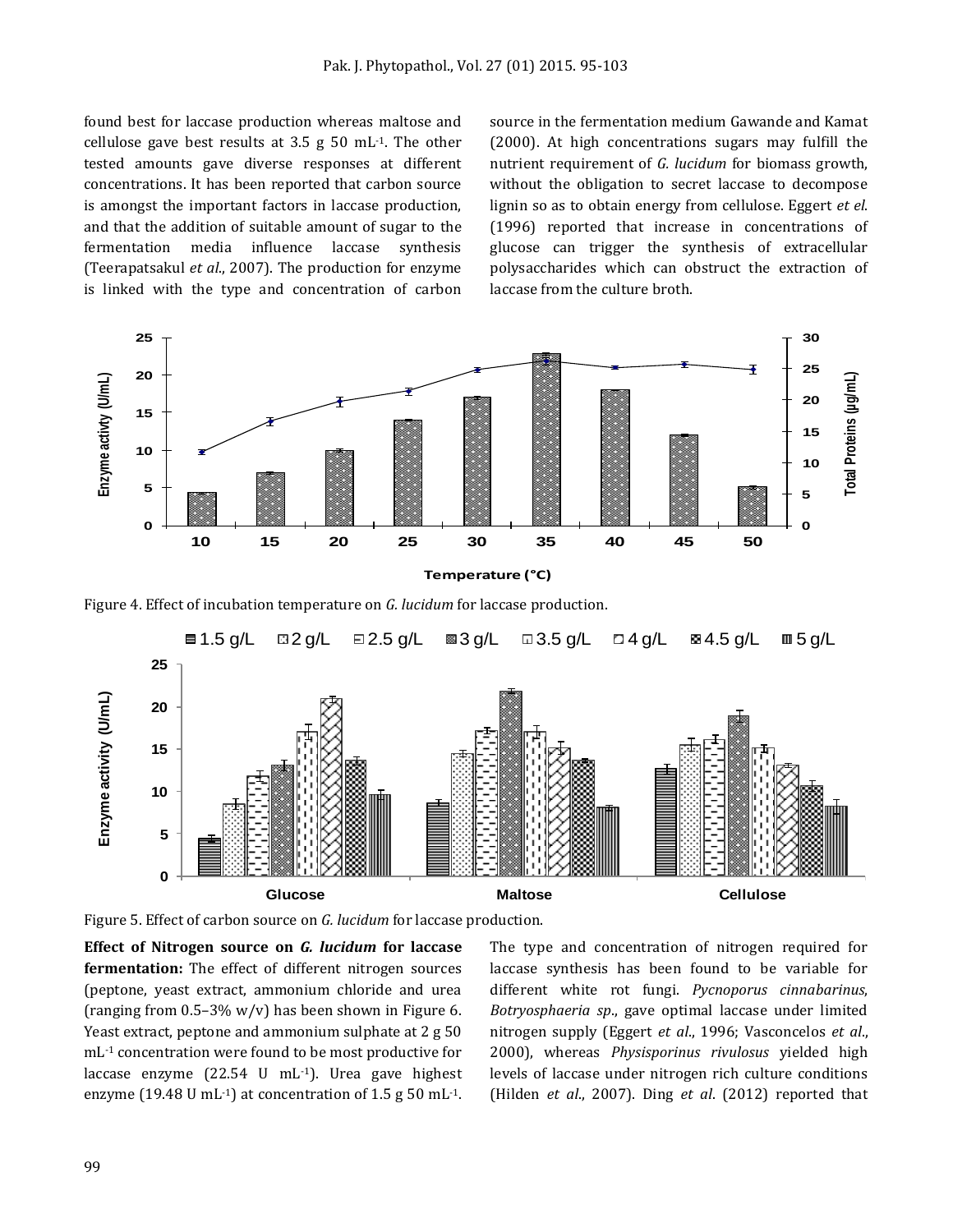laccase synthesis by *G. lucidum* was appreciable at high nitrogen concentrations using yeast extract as nitrogen source. Yeast extract has been known to stimulate laccase synthesis and our results are in concordance with optimal culture condition for *G. lucidum* (Ding *et al*., 2012).

**Effect of pH and temperature on laccase activity:** The effect of pH value ranging from 1.0-11.0 on laccase activity was monitored (Figure.7). Enzyme showed highest activity at pH 5.0. There was sharp decrease in enzyme activity subsequently, leading to inactivation of enzyme after 8.0. The influence of temperature on laccase activity was revealed with a temperature range 20 to 80 $\degree$ C, incubated up to 5 hours (Figure 8). The optimal temperature determined was 60 °C. Enzyme activity showed a decline up to 80  $\degree$ C.



Figure 6. Effect of nitrogen source on *G. lucidum* for laccase production.



Figure 7. Effect of pH on laccase activity.

Reports show that optimal pH for activity of laccase varies with the variety of substrates. However, when ABTS is used as substrate the optimal exhibited pH lies in acidic range (Halaburgi *et al*., 2011), which is coherent with this study as the optimal pH was 4.0 with a rapid decrease in activity till pH 8.0 with a narrow range of pH stability. Thermal stability of laccase has been reported in *Pycnoporus* sp. (Wang *et al*., 2010), *Cladosporium eryngii* (Halaburgi *et al*., 2011) and *Pleurotus ostreatus* (Liu *et al*., 2009). In this study thermostable laccase has

been produced by *G. lucidum* showing stability till 60 °C using submerged fermentation.

**Effect of inhibitors on laccase activity:** The laccsae activity was strongly inhibited by cobalt at both concentrations (1 mM and 5 mM). Barium and bismuth both showed no activity inhibition at concentrations, However calcium strontium and sodium had no effect on enzyme activity when used in 1 mM concentration, and showed little reduction at 5 mM concentration. Lithium, silver and lead exhibited a retard at both concentrations.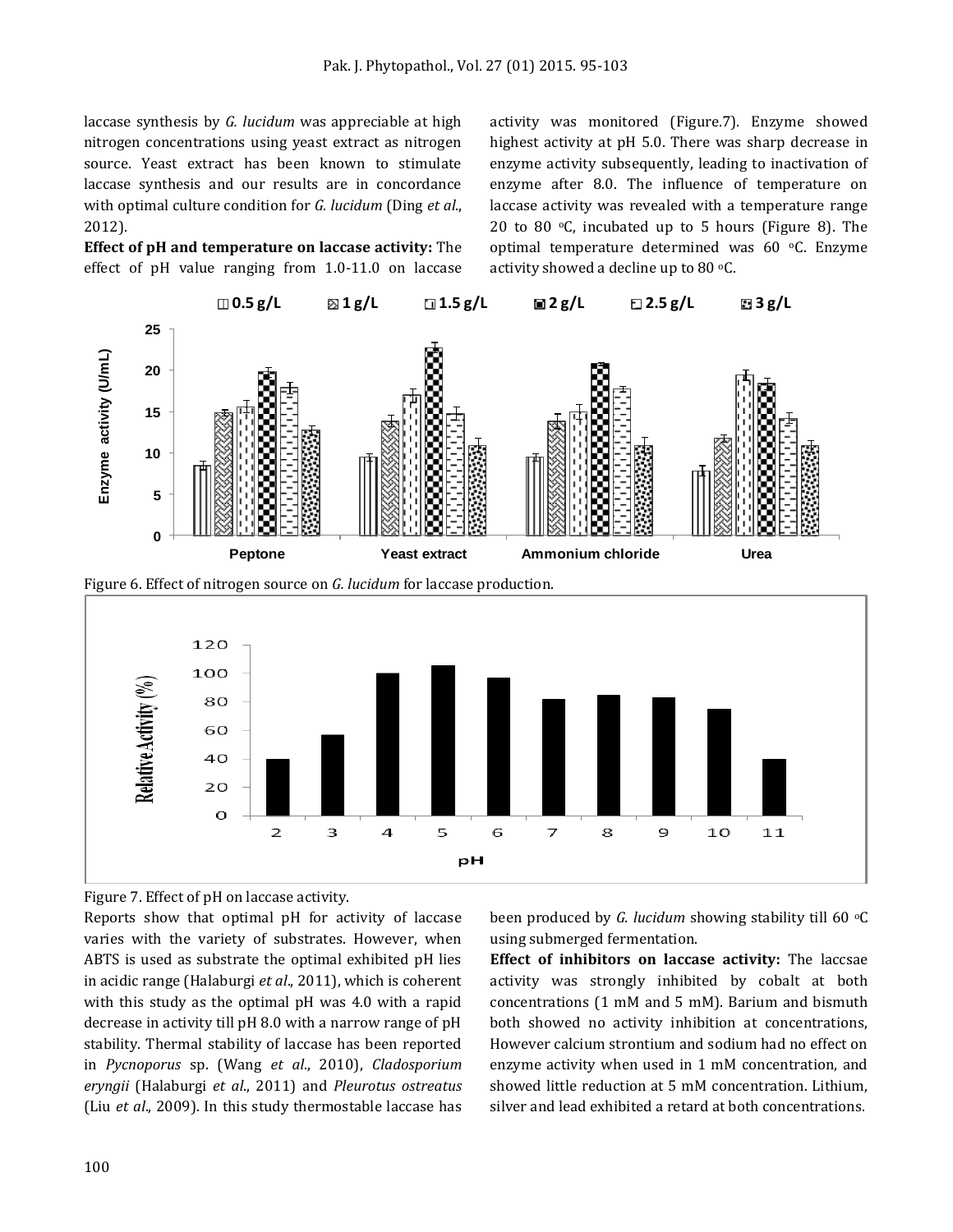

Figure 8. Effect of temperature on laccase activity.



#### **CONCLUSION**

The present study concludes that *G. lucidum* has the potential to produce laccase as main ligninolytic enzyme. The effluent of paper and pulp industry acts as a good lignocellulosic substrate for laccase synthesis by the test fungus. The optimized parameters were incubation

period of 16 days, inoculums size of 13 discs, initial pH 5, incubation temperature of 30  $\,^{\circ}$ C, Glucose, 4.0 g 50 mL<sup>-1</sup> and 2 g 50 mL-1 concentration of yeast extract. Purified enzyme showed remarkable thermostability thus proving *G. lucidum* as better choice for both industry and biotechnological applications.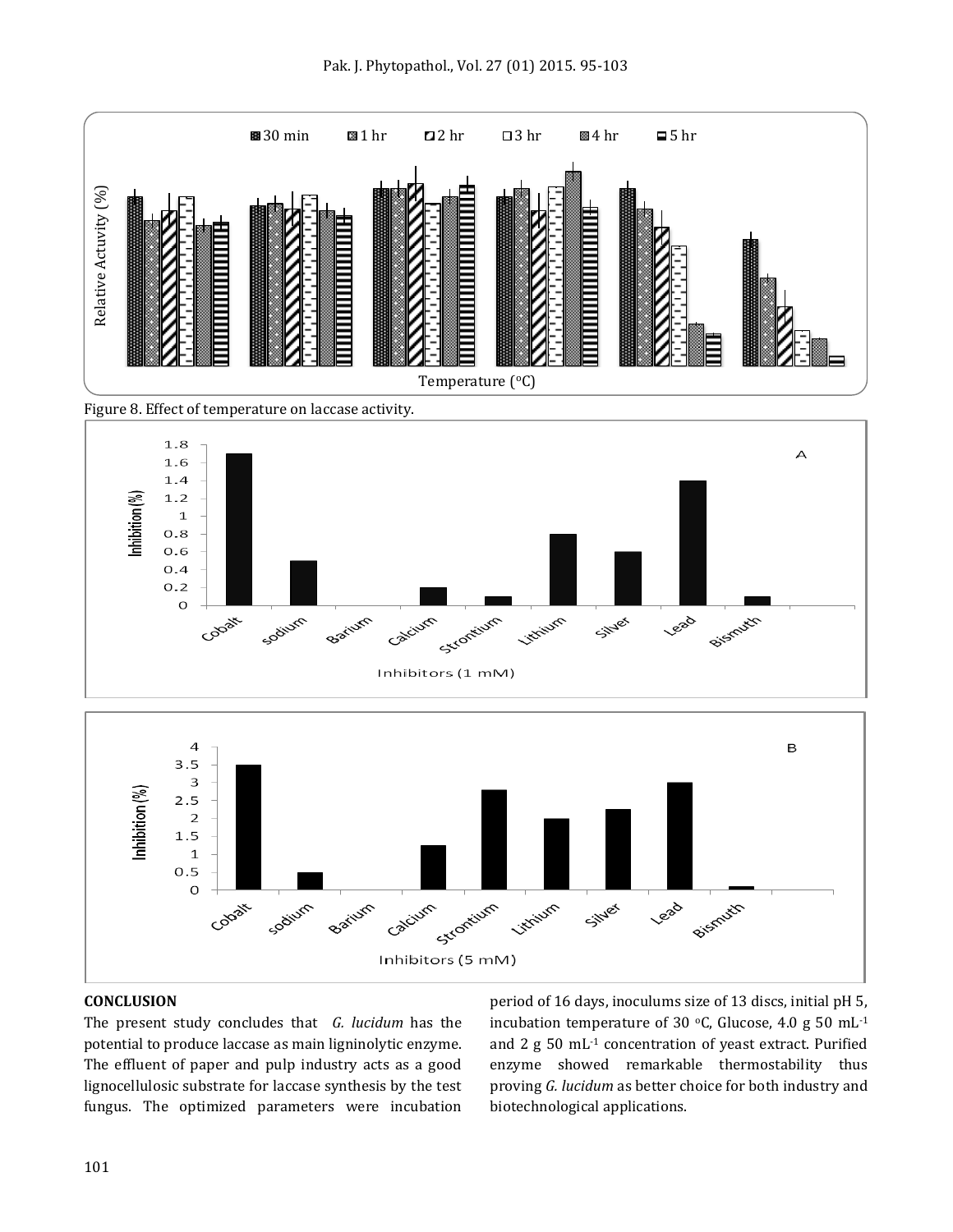#### **REFERENCES**

- Ding, Z., Y. Chen, Z. Xu, L. Peng, G. Xu, Z. Gu, L. Zhang, G. Shi and K. Zhang. 2012. Production and characterization of thermostable laccase form the mushroom *Ganoderma lucidum*, using submerged fermentation. Afr. J. Microbiol. Res. 6: 1147-1157.
- Eggert, C.U., Temp, J.F.D. Dean and K.E.L. Eriksson. 1996. A fungal metabolite mediates degradation of non phenolic lignin structures and synthetic lignin by laccase. FEBS Lett. 391:144-148.
- Elshafei, A.M., M.M. Hassan, B.M. Haroun, M.A. Elsayed and A.M. Othman. 2012. Optimization of laccase production from *Penicillium martensii* NRC 345. Advances in life Sciences. 2: 31-37.
- Fortina, M.G., A. Acquti, P. Rossi, P.L. Manachini and C.D. Gennaro. 1996. Production of laccase by *Botrytis cinerea* and fermentation studies with strain F226, J. Ind. Microbiol. 17: 69-72.
- Gawande, P.V and M.Y. Kamat. 2000. Production of xylanases by immobilized *Aspergillus* sp. using cellulosic waste. World J. Microbiol. Biotechnol. 16: 111-112.
- [Halaburgi](http://www.sciencedirect.com/science/article/pii/S1359511311000596) V.M.A., S.B. [Sharma,](http://www.sciencedirect.com/science/article/pii/S1359511311000596) M.B. [Sinha,](http://www.sciencedirect.com/science/article/pii/S1359511311000596) T.P.B. [Singh](http://www.sciencedirect.com/science/article/pii/S1359511311000596) and T.B.A. [Karegoudar.](http://www.sciencedirect.com/science/article/pii/S1359511311000596) 2011. Purification and characterization of a thermostable laccase from the Ascomycetes *Cladosporium cladosporioides* and its applications. Process.Biochem. 46: 1146- 1152.
- Haltrich, D., B. Nidetzky, K.D. Kulbe, W. Steiner and S. Zupancic. 1996. Production of fungal xylanases. Bioresour. Control. 8: 137-161.
- [Hildén K.1](http://www.ncbi.nlm.nih.gov/pubmed/?term=Hild%C3%A9n%20K%5BAuthor%5D&cauthor=true&cauthor_uid=17805527)., T.K. [Hakala,](http://www.ncbi.nlm.nih.gov/pubmed/?term=Hakala%20TK%5BAuthor%5D&cauthor=true&cauthor_uid=17805527) P. [Maijala ,](http://www.ncbi.nlm.nih.gov/pubmed/?term=Maijala%20P%5BAuthor%5D&cauthor=true&cauthor_uid=17805527) T.K. [Lundell and A.](http://www.ncbi.nlm.nih.gov/pubmed/?term=Lundell%20TK%5BAuthor%5D&cauthor=true&cauthor_uid=17805527) [Hatakka.](http://www.ncbi.nlm.nih.gov/pubmed/?term=Hatakka%20A%5BAuthor%5D&cauthor=true&cauthor_uid=17805527) 2007. Novel thermotolerant laccases produced by the white-rot fungus *Physisporinus rivulosus*. Appl. Microbiol Biotechnol. 77: 301-309.
- Hossain S.M. and N. Anantharaman. 2006. Enhancement of ligninolytic enzyme of *Trametes versicolor* with bagasse powder. Afr. J. Biotechnol. 5: 189-194.
- Hou, H., J. Zhou, J. Wang, C. Du, and B. Yan. 2004. Enhancement of laccase production by *Pleurotus ostreatus* and its use for the decolorization of anthraquinone dye. Proc. Biochem. 39: 1415- 1419.
- Justino, C., A.G. Marques, K.R. Duarte, A.D. Duarte, R. Pereira, T.R. Santos and A.C. Freitas. 2010. Degedration of phenols in olive oil mill wastewater by biological, enzymatic, and photo-

Fenton oxidation. Environ. Sci. Poll. Res. 17: 650- 656.

- Kallel, M., C. Belaid, T. Mechichi, M. Ksib and B. Elleuch. 2009. Removal of organic load and phenolic compounds from olive oil mill waste water by Fenton oxidation with zero-valent iron. J. Chem Eng. 150: 391-395.
- Ko, E.M., Y.E. Leem and H.T. Choi. 2001. Purification and characterization of laccase isozymes from the white-rot basidiomycete *Ganoderma lucidum*. Appl. Microbiol. Biotechnol. 57: 98-102.
- Liu, L., Z. Lin, T. Zheng, L. Lin, C.Q. Zheng, Z.X. Lin, S.H. Wang and Z.H. Wang. 2009. Fermentation optimization and characterization of the laccase from *Pleurotus ostreatus* strain 10969*.* Enzyme Microb. Technol. 44: 426-433.
- Lorenzo, M., D. Moldes., S. Couto, and A. Sanromán. 2002. Improving laccase production by employing different lignocellulosic wastes in submerged cultures of *Trametes versicolor.* Bioresour. Technol. 82: 109-113.
- [Revankar](http://www.sciencedirect.com/science/article/pii/S0960852406001453) M.S. and [S.S. Lele.](http://www.sciencedirect.com/science/article/pii/S0960852406001453) 2007. Synthetic dye decolorization by white rot fungus, *Ganoderma* sp. WR-1. Bioresour. Technol. 98: 775-780.
- Rosales. E., S.R. Couto and M.A. Sanroman. 2007. Increased laccase production by *Trametes hirsuts*  grown on ground orange peelings. Enzyme Microbial Technol. 34: 1-5.
- [Sánchez](http://www.sciencedirect.com/science/article/pii/S0734975008001092) C. 2009. Lignocellulosic residues: Biodegradation and bioconversion by fungi. Biotechnol. Adv. 27: 185-194.
- Sathishkumar P., K. Murugesan and T. Palvannan. 2010. Production of laccase from *Pleurotus florida* using agro-wastes and efficient decolorization of reactive blue 198. J. Basic Microbiol. 50: 360-367.
- Shraddha, R. Shekher, S. Sehgal, M. Kamthania and A. Kumar. 2011. Laccase: Microbial Sources, Production, Purification, and Potential Biotechnological Applications. *Enzyme Res*. Volume 2011, Article ID 217861, 11 pages.
- Silva, D. (2005). *Ganoderma lucidum* in cancer research. *Leuk Res.,* 30:767-768.
- Simoes, M.L.G., S.M. Tauk-Tornisielo and D.M.T. Tapia. 2009. Screening of culture conditions for xylanase production by filamentous fungi. Afr. J. Biotechnol. 8: 6317-6326.
- [Teerapatsakul](http://link.springer.com/search?facet-author=%22Churapa+Teerapatsakul%22) C., R. [Parra,](http://link.springer.com/search?facet-author=%22Roberto+Parra%22) [C. Bucke](http://link.springer.com/search?facet-author=%22Christopher+Bucke%22) and L. [Chitradon.](http://link.springer.com/search?facet-author=%22Lerluck+Chitradon%22)